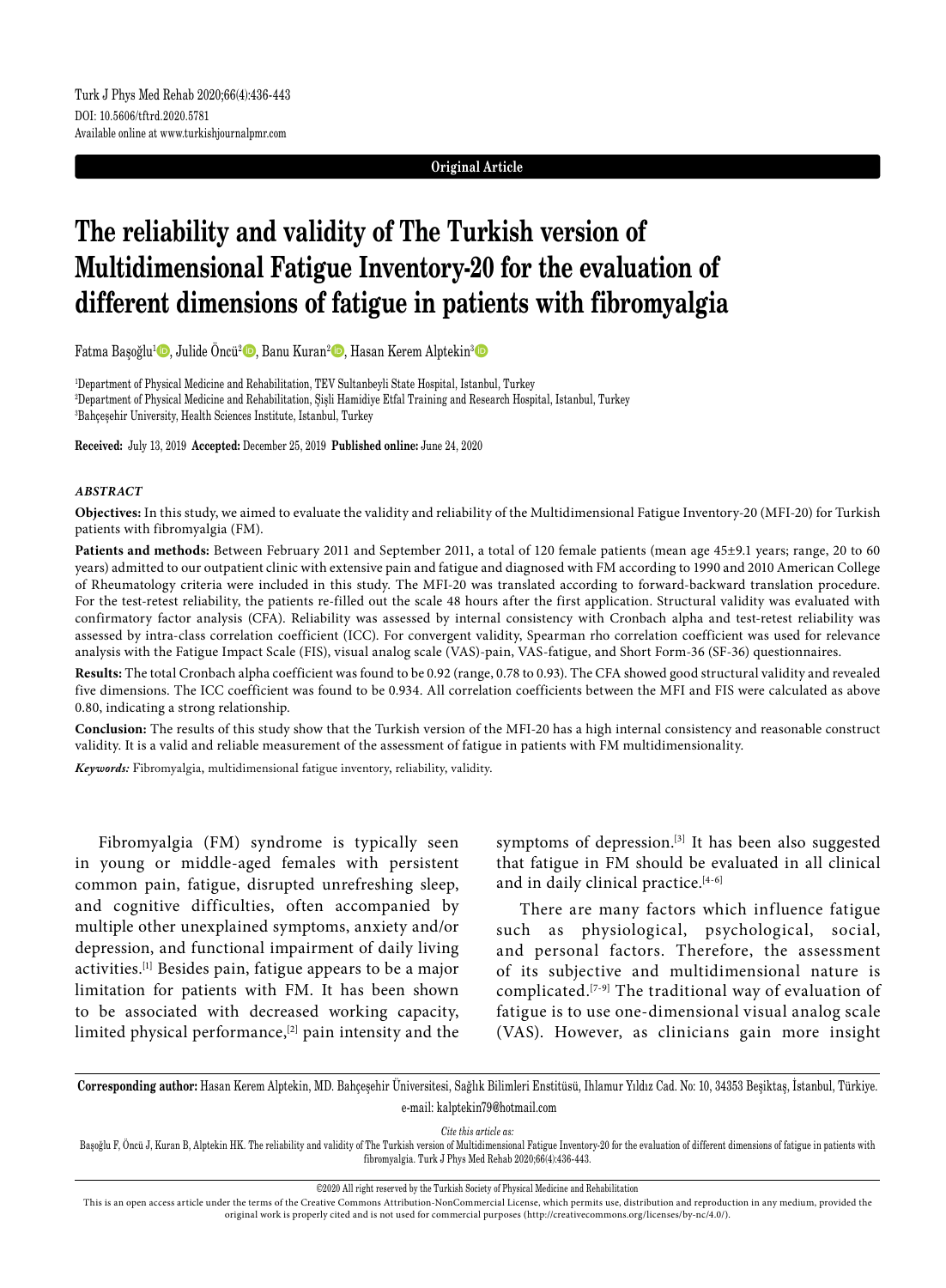into the subject, they realize that fatigue is related to several aspects of life. Hence, valid and feasible fatigue instruments which adequately measure fatigue are needed in the healthcare setting.

Smets et al.<sup>[8]</sup> developed the Multidimensional Fatigue Inventory-20 (MFI-20) that consists of five independent subscales of fatigue including general fatigue, physical fatigue, mental fatigue, reduced motivation, and reduced activity. The MFI has been used in several descriptive and experimental studies of many different diseases, including FM.<sup>[10-14]</sup>

In the literature, there are few multidimensional fatigue assessment tools available in Turkish. In the present study, we aimed to evaluate the validity and reliability of the MFI-20 in the Turkish patients with FM.

# **PATIENTS AND METHODS**

Between February 2011 and September 2011, a total of 120 female patients (mean age 45±9.1 years; range, 20 to 60 years) admitted to our outpatient clinic with extensive bodily pain and fatigue and diagnosed with FM according to 1990 and 2010 American College of Rheumatology criteria were included in this study. Patients with anemia (hemoglobin <10 g/dL), cardiopulmonary, infectious or hematological diseases, and neurological conditions, any deformities affecting lower limbs, and those who were previously diagnosed with major depression, any anxiety disorders, who scored above 17 using Beck Depression Scale or who were under treatment for any psychiatric disorders were excluded from this study. None of the participants were on medical treatment for FM at the time of the study. The patients were not allowed to consume any drugs, except paracetamol (maximum dose of 1000 mg/day) for pain during the study. A written informed consent was obtained from each patient. The study protocol was approved by the Şişli Hamidiye Etfal Training and Research Hospital Ethics Committee (Date: 27/03/2012, No: 21). The study was conducted in accordance with the principles of the Declaration of Helsinki.

#### **Study protocol**

The criteria of Guillemin et al.<sup>[15]</sup> were followed for the translation process. The original MFI-20 questionnaire was translated into Turkish by two different bilingual translators whose native language was Turkish. After delivering each version of the forward translations, the two translators reviewed and discussed any inconsistencies in the text. Once they agreed upon a synthesis of the two versions as part of the back-translation process, the Turkish version was translated into English by two English speaking translators who are fluent in Turkish. One of the forward translators and one of the back translators were aware of the purpose of the translation process and the concepts involved in the questionnaires, while the other translators were blinded to the process.

In the first phase of the pilot testing process, the two translators who were aware of the purpose of the process and the other two research fellows reevaluated the translated Turkish version and the original English version to achieve conceptual equivalence. The non-occurring factors between the translated and back translated scales were resolved by consensus. Afterwards, a pre-final Turkish version of MFI-20 was created.

This pre-final version was tested in a small pilot study group which consisted of 20 patients. The patients were asked to report whether they experienced any difficulties in understanding the statements or answering the questionnaire. Few patients made any comments. Therefore, no major changes were thought to be necessary.

At the first visit, all patients in the study were evaluated for the demographic data and the outcome measures of the study. Data including age, occupation, educational background, concomitant diseases, and ongoing medication were collected. All patients were tested for the outcome measures at the first visit.

For the test-retest reliability assessment, the patients filled out the MFI-20 questionnaire on the first visit. To avoid a significant change in clinical or mental status, patients filled out the form for the second time (second visit) 48 hours later. All of the patients were able to complete the questionnaire by themselves (no intervention needed). The time needed to complete the questionnaire was approximately 10 min for each patient.

# **Scales**

The MFI-20 was developed by a Dutch group in 1995 to assess the concept of fatigue multidimensionality.[8] It was first evaluated in a group of patients with chronic fatigue syndrome, cancer patients receiving radiotherapy, and a healthy control group (e.g., psychology and medical students, army recruits).

The MFI covers domains of general fatigue (e.g., I feel tired), physical fatigue (e.g., I feel only able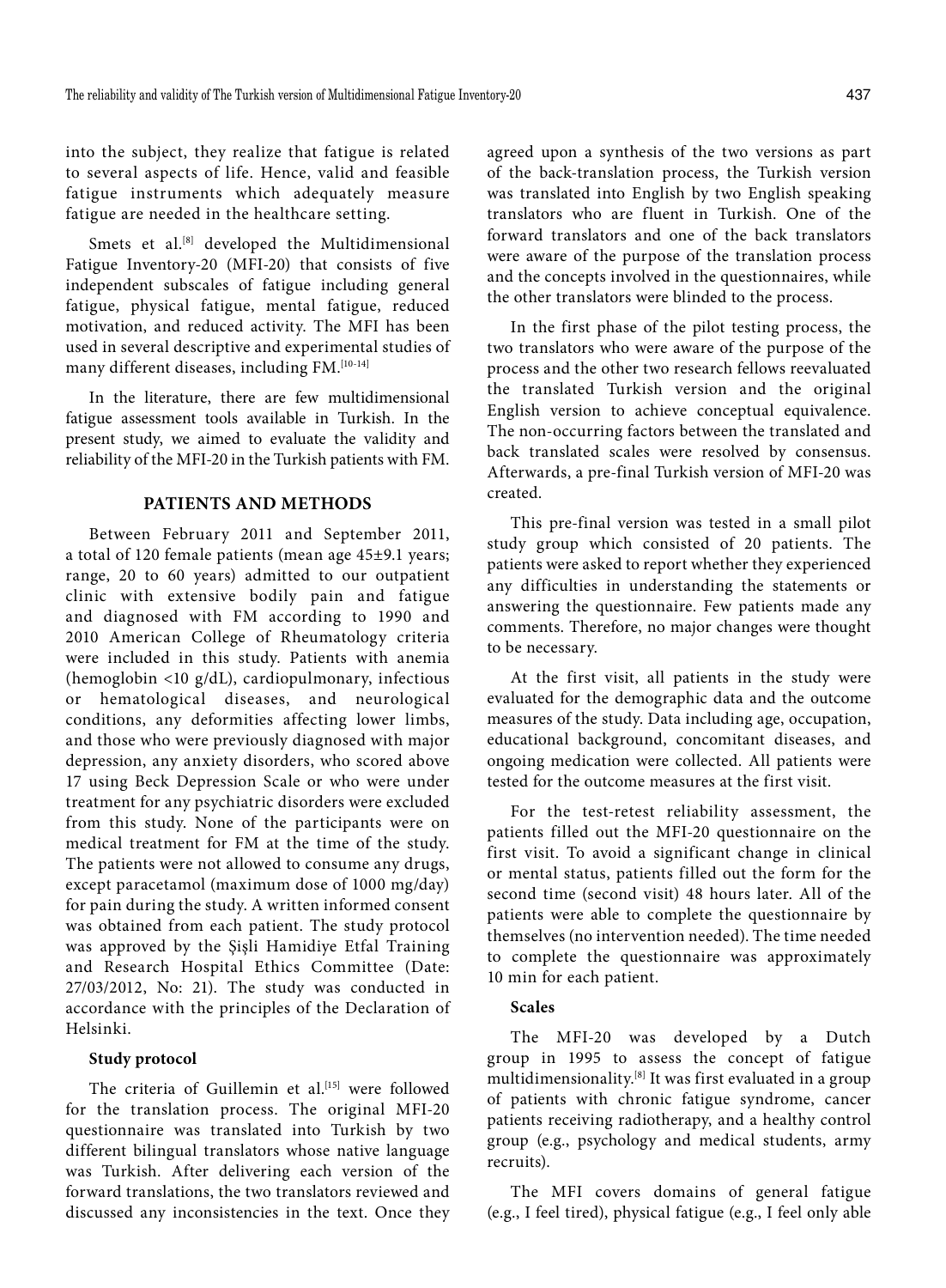to do a little physically), reduced activity (e.g., I feel very active), motivation (e.g., I dread having to do things), and mental fatigue (e.g., my thoughts easily get distracted). The individual filling out the scale is expected to specify the extent to which the statements relates to him/her on a five-point scale, ranging from "Yes, that is true" to "No, that is not true."<sup>[8]</sup> Every subscale consists of two positive (formulated as: 1= yes  $5 = no$ ) and two negative (formulated as:  $1 = no$   $5 = yes$ ) statements. Subscale items were summed to produce scores for general fatigue, physical fatigue, reduced activity, reduced motivation, and mental fatigue. The scores range from 4 to 20 for each scale, and higher scores represent more severe fatigue.

The authors of the original article recommended that general fatigue score should be used as an indicator of overall fatigue instead of the total score.[8] Cut-off values were undetermined by the original publishers, although some authors reported that the patients with a MFI-total score of >60 could be diagnosed with severe fatigue.[16]

To date, the MFI-20 has been used in large number of studies involving patients with rheumatoid arthritis, FM syndrome, ankylosing spondylitis, primary Sjögren's syndrome, multiple sclerosis, schizophrenia, and systemic lupus erythematosus.[13,14,17] The results of a recently published study have indicated that the specific questions of the questionnaire help patients to differentiate between the different aspects of fatigue, providing professionals valuable information. The relationship between the subscales of MFI-20 and the other health-related aspects suggests that it is possible to identify the different dimensions of fatigue in FM using the MFI.<sup>[18]</sup>

The fatigue impact scale (FIS) is a multidimensional fatigue scale which evaluates the impact of fatigue on cognitive, physical, and psychosocial domains of daily life. It was first developed in 1994 by a Canadian group.[19] The FIS examines the patients' perceptions of the functional limitations that fatigue has caused over the past month.<sup>[19]</sup> It consists of 40 items, each of which is scored 0 (no problem) to 4 (extreme problem), providing a continuous scale of 0 to 160. It is composed of three subscales that describe how fatigue impacts upon cognitive (10 items), physical (10 items), and psychosocial functioning (20 items). The scale was used in many different group of patients in many languages $[20]$  and has shown to be valid in the Turkish population.[21]

The VAS is a typically a 100-mm line with the end points anchored by two statements, representing extreme ends of a single condition's continuum. For fatigue, it is mostly labelled as from "no fatigue" to "total exhaustion". The individual marks the line at the appropriate point that best reflects the status of fatigue. The distance from the left-hand anchor to the respondent's mark on the VAS is measured by a ruler and recorded in millimeters. The VAS scales have their theoretical foundations in psychological theories of response to sensory stimuli and have a long history in psychometric research to measure subjective states.

The VAS is also valid and reliable measure of chronic pain intensity.[22] For pain, it is mostly labelled as from "no pain" to "the worst possible pain".

The short form-36 (SF-36) is a multidimensional, patient-reported outcome measure containing subscales for eight domains to assess general health status. The original SF-36 was constructed by the RAND Corp. in 1992 as a part of the Medical Outcome Study. [23] It consists of eight scaled scores, which are the weighted sums of the questions in their section. Each scale is directly transformed into a 0-100 scale on the assumption that each question carries equal weight and the lower the score is, the more the disability is. The eight domains are vitality (energy), physical functioning, bodily pain, general health perceptions, and physical role functioning, emotional role functioning, social role functioning, and mental health. It is the most commonly used generic scale in evaluating the quality of life all over the world. The SF-36 questionnaire is a valid and reliable Turkish version.<sup>[24]</sup>

# **Reliability**

The reliability of the MFI was assessed by internal consistency with Cronbach alpha (α) and test-retest reliability by intra-class correlation coefficient (ICC). The internal consistency of the MFI, which measures the degree to which items that make up the total score are all measuring the same underlying attribute, was assessed using Cronbach  $\alpha$  value. A value of ≥0.7 is acceptable.<sup>[25]</sup> In practice, values ≥0.50 may be taken into consideration.[26] Test-retest reliability of the MFI was evaluated using the ICC. Values of ≥0.7 are considered good.[27]

## **Structural validity**

The structural validity of the Turkish version of the MFI-20 was evaluated by confirmatory factor analysis (CFA). The fitness of model with the data was evaluated by computing the absolute and comparative fit indices (CFI) and a value greater than 0.9 for CFI was considered as the good fit.<sup>[28]</sup> Absolute fit indices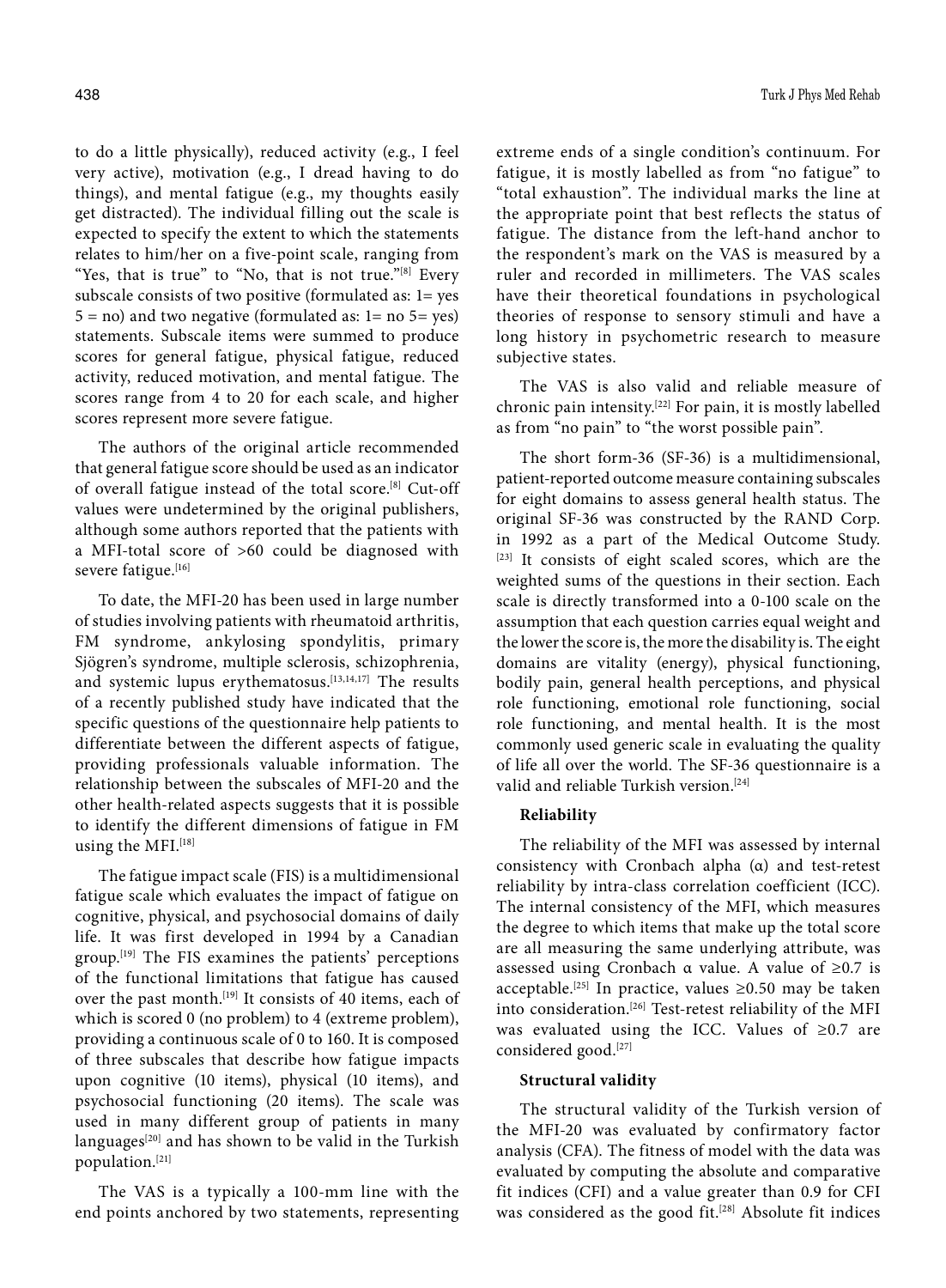| <b>TABLE 1</b><br>Demographic and clinical characteristics of patients (n=120) |                |      |  |  |  |  |
|--------------------------------------------------------------------------------|----------------|------|--|--|--|--|
|                                                                                | n              | $\%$ |  |  |  |  |
| None                                                                           | 16             | 12.9 |  |  |  |  |
| Elementary                                                                     | 71             | 59.3 |  |  |  |  |
| High school                                                                    | 22             | 19.4 |  |  |  |  |
| University                                                                     | 11             | 9.4  |  |  |  |  |
| Single                                                                         | 11             | 8.6  |  |  |  |  |
| Married                                                                        | 104            | 87.4 |  |  |  |  |
| Widow                                                                          | 5              | 4.0  |  |  |  |  |
| Housewife                                                                      | 87             | 73.1 |  |  |  |  |
| Teacher                                                                        | 6              | 4.1  |  |  |  |  |
| Nurse                                                                          | 9              | 7.1  |  |  |  |  |
| Public services                                                                | 8              | 7.0  |  |  |  |  |
| Cleaning-lady                                                                  | 6              | 4.2  |  |  |  |  |
| Cook                                                                           | $\mathfrak{D}$ | 2.1  |  |  |  |  |
| Student                                                                        | 1              | 1.3  |  |  |  |  |
| Architect                                                                      | 1              | 1.2  |  |  |  |  |

include chi-square goodness-of-fit, root mean squared residual (RMR) (values less than 0.05), and root mean square error of approximation (RMSEA) (values less than 0.08).<sup>[28]</sup> A good model fit was ascertained with a lower chi-square value at a *p* value of >0.05.

| TABLE <sub>2</sub><br>The reliability analysis of Turkish MFI-20 |                         |  |  |  |
|------------------------------------------------------------------|-------------------------|--|--|--|
| Subscales of MFI-20                                              | Cronbach's alpha values |  |  |  |
| General fatigue                                                  | 0.83                    |  |  |  |
| Physical fatigue                                                 | 0.93                    |  |  |  |
| Mental fatigue                                                   | 0.87                    |  |  |  |
| Reduced activity                                                 | 0.93                    |  |  |  |
| Reduced motivation                                               | 0.94                    |  |  |  |
| Total                                                            | 0.92                    |  |  |  |
| MFI-20: Multidimensional fatigue inventory-20.                   |                         |  |  |  |

# **Convergent validity**

 The MFI-20 is a self-assessment questionnaire which intends to assess fatigue severity multidimensionality. In other words, it estimates the impact of fatigue in different aspects of patients' lives. Thus, it is expected that the questionnaire and its subgroups would be significantly associated with fatigue severity as assessed by the FIS, and all of its subgroups such as pain and fatigue severity according to the VAS (0-100 cm). Since the MFI is designed to point out the effect of

| <b>TABLE 3</b>                                                                                                                                                 |                                 |                                |                                     |         |  |  |
|----------------------------------------------------------------------------------------------------------------------------------------------------------------|---------------------------------|--------------------------------|-------------------------------------|---------|--|--|
| The factorial validity of Turkish MFI-20                                                                                                                       |                                 |                                |                                     |         |  |  |
|                                                                                                                                                                | Standardized<br>estimate values | Measurement<br>error variances | Relationship<br>between the factors |         |  |  |
| GF-item-1                                                                                                                                                      | 0.79                            | 0.60                           | $GF\rightarrow RA$                  | $-0.33$ |  |  |
| GF-item-5                                                                                                                                                      | 0.71                            | 0.58                           | $GF\rightarrow PF$                  | 0.27    |  |  |
| GF-item-12                                                                                                                                                     | 0.80                            | 0.59                           | $GF\rightarrow MF$                  | 0.31    |  |  |
| GF-item-16                                                                                                                                                     | 0.71                            | 0.47                           | $GF\rightarrow RM$                  | $-0.32$ |  |  |
| RA-item-3                                                                                                                                                      | 0.71                            | 0.45                           | $RA \rightarrow PF$                 | $-0.28$ |  |  |
| RA-item-6                                                                                                                                                      | 0.76                            | 0.52                           | $RA \rightarrow MF$                 | 0.37    |  |  |
| RA-item-10                                                                                                                                                     | 0.70                            | 0.41                           | $RA \rightarrow RM$                 | 0.46    |  |  |
| RA-item-17                                                                                                                                                     | 0.70                            | 0.42                           | $PF \rightarrow MF$                 | 0.28    |  |  |
| PF-item-2                                                                                                                                                      | 0.84                            | 0.61                           | $PF \rightarrow RM$                 | $-0.27$ |  |  |
| PF-item-8                                                                                                                                                      | 0.90                            | 0.63                           | $MF \rightarrow RM$                 | 0.37    |  |  |
| PF-item-14                                                                                                                                                     | 0.76                            | 0.59                           |                                     |         |  |  |
| PF-item-20                                                                                                                                                     | 0.72                            | 0.43                           |                                     |         |  |  |
| MF-item-7                                                                                                                                                      | 0.70                            | 0.38                           |                                     |         |  |  |
| MF-item-11                                                                                                                                                     | 0.70                            | 0.40                           |                                     |         |  |  |
| MF-item-13                                                                                                                                                     | 0.80                            | 0.60                           |                                     |         |  |  |
| MF-item-19                                                                                                                                                     | 0.84                            | 0.63                           |                                     |         |  |  |
|                                                                                                                                                                |                                 |                                |                                     |         |  |  |
| RM-item-4                                                                                                                                                      | 0.71                            | 0.57                           |                                     |         |  |  |
| RM-item-9                                                                                                                                                      | 0.72                            | 0.59                           |                                     |         |  |  |
| RM-item-15                                                                                                                                                     | 0.70                            | 0.56                           |                                     |         |  |  |
| RM-item-18                                                                                                                                                     | 0.84                            | 0.61                           |                                     |         |  |  |
| MFI-20: Multidimensional fatigue inventory-20; GF: General fatigue; RA: Reduced activity; PF: Physical<br>fatigue; MF: Mental fatigue; RM: Reduced motivation. |                                 |                                |                                     |         |  |  |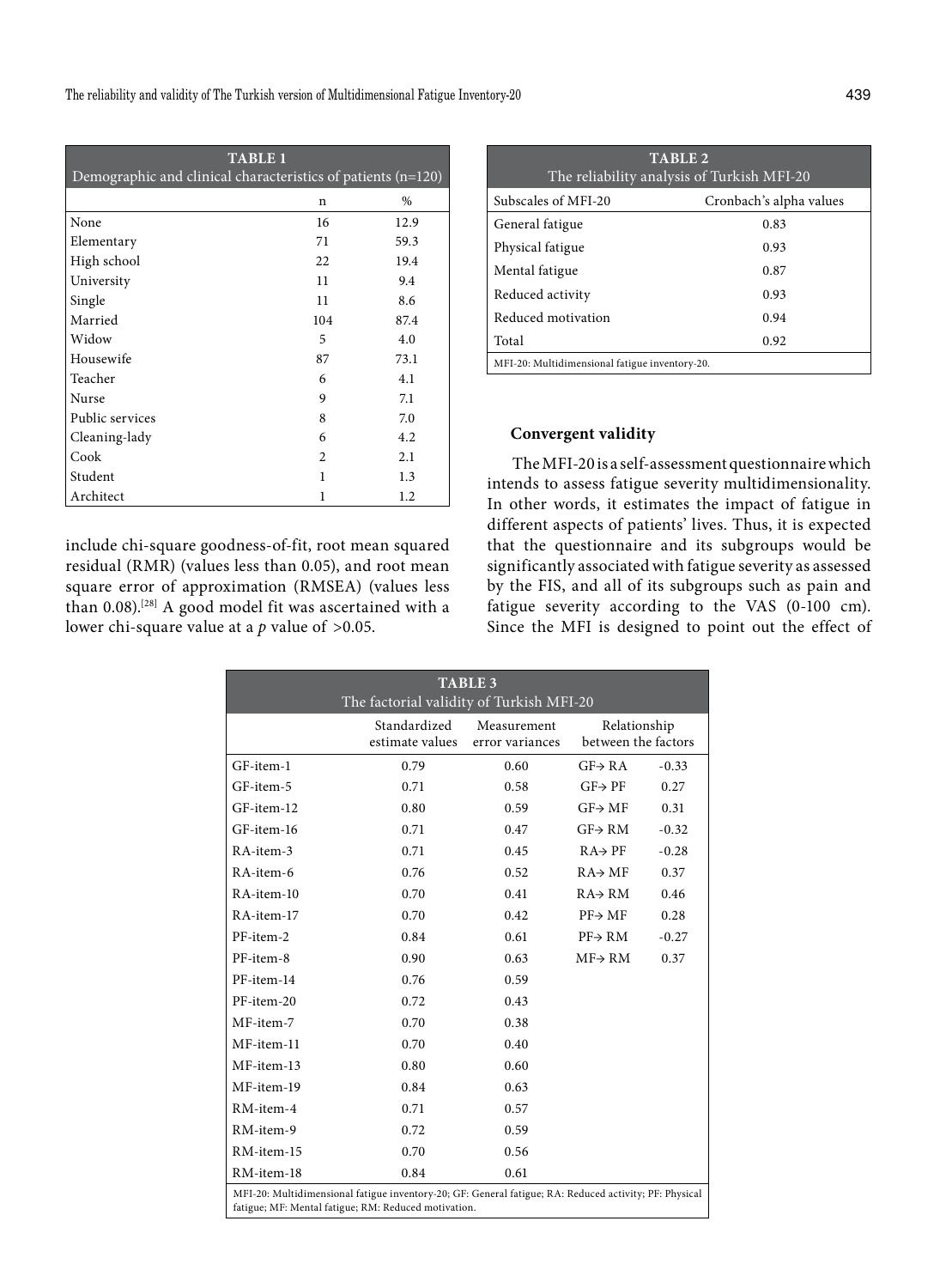fatigue in a person's life in many aspects, it would be related to SF-36 (particularly the vitality subscale), which evaluates different aspects of the quality of life. The Spearman rank correlation coefficient was used to assess construct validity. The relationships were interpreted as being moderately correlated, when r was  $>0.60$  and slightly correlated when r was 0.30-0.60.<sup>[29]</sup>

## **Statistical analysis**

Statistical analysis was performed using the PASW version 17.0 software (SPSS Inc., Chicago, IL, USA). Descriptive data were expressed in mean ± standard deviation (SD), median (min-max), or number and frequency. A  $p$  value of <0.05 was considered statistically significant.

# **RESULTS**

Of all patients included in the study, 73.1% were housewives and 87.4% were married. The patients were usually able to fill out the questionnaires without any help. Demographic characteristics of the patients are shown in Table 1.

There were no statistically significant differences between the two completions of the questionnaires. The test-retest reliability of the questionnaire was high (r=0.934). Internal consistency of the factors (overall Cronbach α coefficient: 0.92) were higher than 0.70. The Cronbach α coefficients of each of five subscales of the MFI-20 ranged from 0.78 to 0.93. Accordingly, no item in the MFI-20 was excluded from the scale (Table 2).

To assess the structural validity of the Turkish MFI, CFA was performed. The results of CFA indicated that there was a significant standardized estimate of all the items on their respective factors (>0.70). These standardized estimates ranged from 0.71 to 0.81 for general fatigue; 0.70 to 0.76 for physical fatigue; 0.72 to 0.84 for mental fatigue; 0.70 to 0.84 for reduced activity; and 0.70 to 0.84 for reduced motivation. Additionally, this model showed a good fitting to the data. The relationship among the subscales were nonsignificant, indicating that all the five factors were different from each other. The values of minimum value of the discrepancy divided by its degree of freedom (CMIN/DF) were below 3 (2.118), comparative fit index was over 0.9 (0.91), and RMSEA was below 0.08 (0.061). This model supported five-factor model of the Turkish version of MFI-20 (Table 3).

The correlation coefficients between the Turkish MFI-20 (overall and subscales) and VAS-fatigue, FIS, SF-36 subdimensions were significant (p<0.001) (Table 4).

## **DISCUSSION**

Fatigue seems to be one of the most disabling symptoms for patients with FM; therefore, a clinical evaluation of a FM patient should certainly involve a detailed fatigue evaluation tool. The results of the

| <b>TABLE 4</b><br>Correlation coefficients between MFI, VAS, FIS, and SF-36 subscales |                                     |       |           |                |           |                  |           |                    |           |           |
|---------------------------------------------------------------------------------------|-------------------------------------|-------|-----------|----------------|-----------|------------------|-----------|--------------------|-----------|-----------|
|                                                                                       | General fatigue<br>Physical fatigue |       |           | Mental fatigue |           | Reduced activity |           | Reduced motivation |           |           |
|                                                                                       | p                                   | rho   | p         | rho            | p         | rho              | p         | rho                | p         | rho       |
| VAS-pain                                                                              | 0.008                               | 0.313 | <b>NS</b> | <b>NS</b>      | <b>NS</b> | <b>NS</b>        | <b>NS</b> | <b>NS</b>          | <b>NS</b> | <b>NS</b> |
| VAS-fatigue                                                                           | 0.000                               | 0.548 | 0.005     | 0.333          | 0.000     | 0.581            | 0.004     | 0.300              | <b>NS</b> | <b>NS</b> |
| FIS-cognitive                                                                         | 0.001                               | 0.391 | 0.001     | 0.389          | 0.000     | 0.590            | 0.001     | 0.370              | 0.000     | 0.580     |
| FIS-physical                                                                          | 0.000                               | 0.529 | 0.000     | 0.607          | 0.000     | 0.433            | 0.000     | 0.501              | 0.004     | 0.344     |
| FIS-social                                                                            | 0.000                               | 0.706 | 0.002     | 0.428          | 0.025     | 0.267            | 0.002     | 0.310              | 0.025     | 0.267     |
| <b>SF-36 PF</b>                                                                       | 0.000                               | 0.507 | 0.000     | $-0.490$       | <b>NS</b> | <b>NS</b>        | 0.000     | 0.480              | <b>NS</b> | <b>NS</b> |
| <b>SF-36 RP</b>                                                                       | 0.000                               | 0.458 | 0.000     | $-0.543$       | 0.003     | $-0.348$         | 0.001     | 0.542              | 0.003     | 0.348     |
| <b>SF-36 BP</b>                                                                       | 0.000                               | 0.427 | 0.042     | $-0.244$       | <b>NS</b> | <b>NS</b>        | 0.002     | 0.321              | <b>NS</b> | <b>NS</b> |
| <b>SF-36 GH</b>                                                                       | 0.000                               | 0.620 | 0.002     | $-0.356$       | NS.       | NS.              | 0.003     | 0.356              | <b>NS</b> | <b>NS</b> |
| <b>SF-36 VT</b>                                                                       | 0.000                               | 0.635 | 0.000     | $-0.460$       | NS.       | NS.              | 0.000     | 0.470              | 0.000     | 0.279     |
| <b>SF-36 SF</b>                                                                       | 0.000                               | 0.594 | 0.000     | $-0.504$       | <b>NS</b> | <b>NS</b>        | 0.000     | 0.603              | <b>NS</b> | <b>NS</b> |
| <b>SF-36 RE</b>                                                                       | 0.000                               | 0.433 | 0.000     | $-0.490$       | <b>NS</b> | <b>NS</b>        | 0.000     | 0.390              | <b>NS</b> | <b>NS</b> |
| <b>SF-36 MH</b>                                                                       | 0.000                               | 0.520 | 0.000     | $-0.582$       | 0.003     | $-0.247$         | 0.000     | 0.578              | <b>NS</b> | <b>NS</b> |

MFI: Multidimensional fatigue inventory; VAS: Visual analog scale; FIS: Fatigue impact scale; SF-36: Short Form-36; p<0.05 indicates statistical significance; rho: Spearman correlation coefficients; NS: Non-significant; PF: Physical function; RP: Limitation in physical role; BP: Body pain; GH: General health; VT: Vitality; SF: Social function; RE: Limitation in emotional role; MH: Mental health.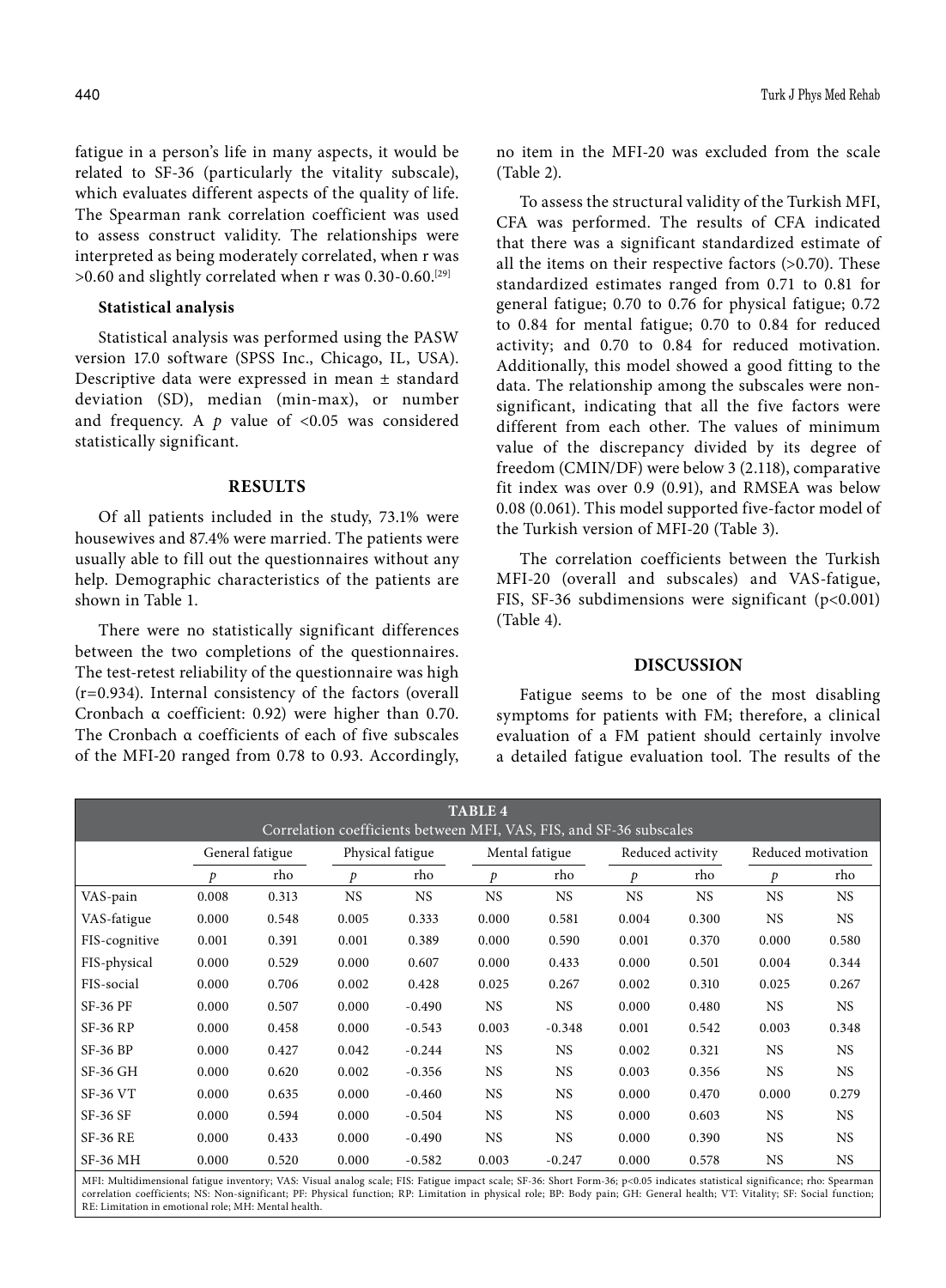Outcome Measures in Rheumatology Clinical Trials (OMERACT 7) conference indicated fatigue as an entity that should be evaluated both in clinical studies and daily practice in FM patients.<sup>[5]</sup>

Since the term fatigue refers to a complex multidimensional concept that includes physical, social, motivational and psychological aspects, clinicians need to evaluate patients with multidimensional fatigue evaluation tools. The MFI is a widely used and easy-to-administer questionnaire to estimate the effect of fatigue in different aspects of a patient's life. It is a brief measure of fatigue that captures relevant dimensions of fatigue severity. It has been successfully used in FM and appears to be a good marker of illness across a broad range of medical conditions.[8] While not as brief as a single-item VAS (as is commonly used), the MFI correlates well with these measures, but offers greater clarification of the type of fatigue being experienced and offers better assessment precision than single-item measures. Considering all these arguments, we attempted to develop a validated Turkish version of the MFI in the present study. Psychometric evaluations of the MFI-20 for Swedish, Brazilian, French, Canadian, Chinese, German, Spanish, and Polish populations are available in the literature.<sup>[30-38]</sup> In the original article, the authors recommended that English version should be used in cultural adaptation studies.<sup>[8]</sup>

While developing a valid Turkish version of MFI, we used a forward-backward translation method and instead of literal translation, we aimed to retain the original meanings of the statements. The Turkish version of the MFI was found to be an easy-tounderstand tool by the Turkish patients and there was no need to make considerable changes in any of the items during this process. We found that the Turkish MFI has high test-retest reliability with an ICC coefficient of 0.934. Our results are consistent with the results of the French, Canadian, and Dutch studies reporting ICC coefficients as 0.83, 0.69, and 0.80, respectively.[32,33,36] The Cronbach α values of our five-factored model also indicated that our version had a good internal consistency (range, 0.83 to 0.94). Previous studies investigating the psychometric properties of MFI-20 also reported that they had a good internal consistency.[31-39]

The results of CFA as structural validity assessment support five-factor model. As a result of this analysis, factor loadings of all items were found to be over 0.7; therefore, there was no need to exclude any items from the scale. In addition, values of CFI supported

a good model fit to the data. The results of the factor analysis confirmed the multidimensionality of the MFI-20 inventory in the Turkish population. General fatigue, physical fatigue, mental fatigue, reduced activity, and reduced motivation subscales could be distinguished in the Turkish version. There are many studies available in the literature about the cross-cultural adaptation of MFI-20.[30-41] Our results were similar to the Hindi version of MFI-20.[41] They also found five-factor model as a result of CFA in the Indian cancer population.<sup>[41]</sup> However, this was not the case for Polish, French, Chinese, and Brazilian versions where physical and general aspects of fatigue were unable to be separated. The Chinese version has also reported a three-factored solution, named as spiritual fatigue, mental fatigue, and physical fatigue.<sup>[31]</sup> The Polish version of MFI-20 demonstrated a good structure validity and revealed three dimensions including physical fatigue, mental fatigue, and reduced motivation.<sup>[42]</sup> The authors reported that their patients tended to aggregate the physical fatigue, general fatigue, and reduced activity dimensions under one subscale. The French study, held in a population of cancer patients, indicated that there were four dimensions in the French MFI including general fatigue (a composition of general and physical fatigue), mental fatigue, reduced activity, and reduced motivation.[33] An additional assessment held by Smets et al.<sup>[43]</sup> showed that a four-factored model was equally acceptable as the five-factored original model and these two subscales (general and physical fatigue) might be combined in a revised version of the questionnaire. The results of American and Brazilian studies are also in line with these arguments.<sup>[37,38]</sup> Supportingly, Hagelin et al.[35] claimed that it was difficult to distinguish between the general and physical fatigue subscales (particularly for patients); that is why, they might be combined.

As in other chronic diseases, FM is at the forefront of mental fatigue, as well as physical fatigue. As a result, patients feel reduced activity and reduced motivation in daily work. By means of good structural validity of the MFI-20 Turkish version, fatigue in FM has been supported to be multidimensional.

In the present study, there were strong correlations between the Turkish MFI-20 and FIS, pain and fatigue severity as assessed by VAS and SF-36 questionnaires. The correlation analyses revealed significant correlations between general fatigue subscale of MFI-20 and social function subscale of FIS (p<0.01), mental fatigue subscale of MFI-20 and cognitive function subscale (p<0.01) and physical fatigue subscale of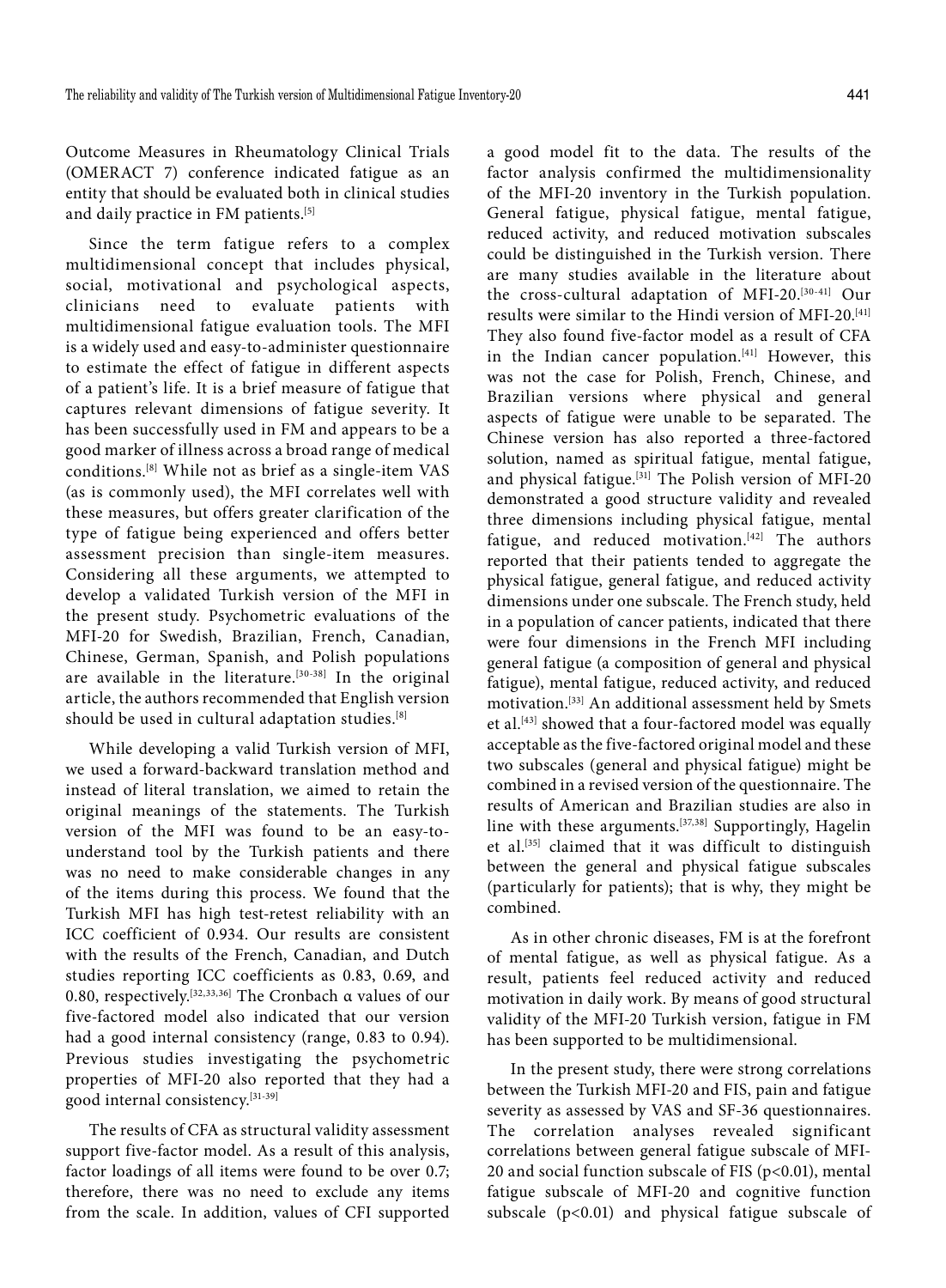MFI-20 and physical function subscale of FIS, as expected (p<0.01). General fatigue subscale was also found to be significantly correlated with the general health and social function subscales of SF-36, and VAS pain (p<0.01). Mental fatigue subscale of MFI-20 was correlated with the mental health subscale of SF-36 (p<0.01). These results indicate that the Turkish MFI is a valid questionnaire to assess severity of fatigue multidimensionality (measured by FIS-a multidimensional valid fatigue assessment scale) and its effects on the quality of life (measured by SF-36 questionnaire under eight dimensions).

Similar to our results, an American study reported that physical fatigue subscale was significantly correlated with the SF-36 physical function and physical role functioning subscales.[37] Mental fatigue subscale was also correlated with the mental health and vitality subscales and reduced motivation. Reduced activity subscales were correlated with social functioning and vitality subscales. In another study, Gentile et al.<sup>[33]</sup> and Smets et al.<sup>[43]</sup> assessed the correlation between VAS and MFI-20 general fatigue subscale and reported a strong correlation between them. The latter authors also showed a strong correlation between all subscales of MFI and the Rotterdam Symptom Scale which questions one's functioning in daily activities.[43] The Chinese study also revealed that spiritual fatigue and mental fatigue subscales of their version was significantly correlated with the emotional function and cognitive function subscales of the European Organisation for the Research and Treatment of Cancer-Quality of Life questionnaires.[31] The results of these qualified studies in the literature indicate that MFI is a well-known and valid questionnaire for the evaluation of fatigue in various dimensions.

Although this study contributes significantly to the literature for the Turkish version of MFI-20, there is only one limitation. Further studies are needed to evaluate responsiveness.

In conclusion, our study results show that the five-factored model of the Turkish version of MFI-20 has an adequate internal consistency and construct validity with a high test-retest reliability. Therefore, the Turkish version of the MFI-20 is a reliable and valid instrument which can be used in the multidimensional assessment of fatigue in Turkish FM patients.

### **Declaration of conflicting interests**

The authors declared no conflicts of interest with respect to the authorship and/or publication of this article.

#### **Funding**

The authors received no financial support for the research and/or authorship of this article.

# **REFERENCES**

- 1. Gerdle B, Björk J, Cöster L, Henriksson K, Henriksson C, Bengtsson A. Prevalence of widespread pain and associations with work status: a population study. BMC Musculoskelet Disord 2008;9:102.
- 2. Rutledge DN, Jones K, Jones CJ. Predicting high physical function in people with fibromyalgia. J Nurs Scholarsh 2007;39:319-24.
- 3. Nicassio PM, Moxham EG, Schuman CE, Gevirtz RN. The contribution of pain, reported sleep quality, and depressive symptoms to fatigue in fibromyalgia. Pain 2002;100:271-9.
- 4. Wolfe F, Hawley DJ, Wilson K. The prevalence and meaning of fatigue in rheumatic disease. J Rheumatol 1996;23:1407-17.
- 5. White KP, Speechley M, Harth M, Ostbye T. The London Fibromyalgia Epidemiology Study: comparing the demographic and clinical characteristics in 100 random community cases of fibromyalgia versus controls. J Rheumatol 1999;26:1577-85.
- 6. Choy EH, Arnold LM, Clauw DJ, Crofford LJ, Glass JM, Simon LS, et al. Content and criterion validity of the preliminary core dataset for clinical trials in fibromyalgia syndrome. J Rheumatol 2009;36:2330-4.
- 7. Guymer EK, Clauw DJ. Treatment of fatigue in fibromyalgia. Rheum Dis Clin North Am 2002;28:367-78.
- 8. Smets EM, Garssen B, Bonke B, De Haes JC. The Multidimensional Fatigue Inventory (MFI) psychometric qualities of an instrument to assess fatigue. J Psychosom Res 1995;39:315-25.
- 9. Watt T, Groenvold M, Bjorner JB, Noerholm V, Rasmussen NA, Bech P. Fatigue in the Danish general population. Influence of sociodemographic factors and disease. J Epidemiol Community Health 2000;54:827-33.
- 10. Burckhardt CS, Clark SR, Bennett RM. The fibromyalgia impact questionnaire: development and validation. J Rheumatol 1991;18:728-33.
- 11. Arnold LM, Clauw D, Wang F, Ahl J, Gaynor PJ, Wohlreich MM. Flexible dosed duloxetine in the treatment of fibromyalgia: a randomized, double-blind, placebocontrolled trial. J Rheumatol 2010;37:2578-86.
- 12. Mannerkorpi K1, Nordeman L, Ericsson A, Arndorw M; GAU Study Group. Pool exercise for patients with fibromyalgia or chronic widespread pain: a randomized controlled trial and subgroup analyses. J Rehabil Med 2009;41:751-60.
- 13. d'Elia HF, Rehnberg E, Kvist G, Ericsson A, Konttinen Y, Mannerkorpi K. Fatigue and blood pressure in primary Sjogren's syndrome. Scand J Rheumatol 2008;37:284-92.
- 14. Rupp I, Boshuizen HC, Jacobi CE, Dinant HJ, van den Bos GA. Impact of fatigue on health-related quality of life in rheumatoid arthritis. Arthritis Rheum 2004;51:578-85.
- 15. Guillemin F, Bombardier C, Beaton D. Cross-cultural adaptation of health-related quality of life measures: literature review and proposed guidelines. J Clin Epidemiol 1993;46:1417-32.